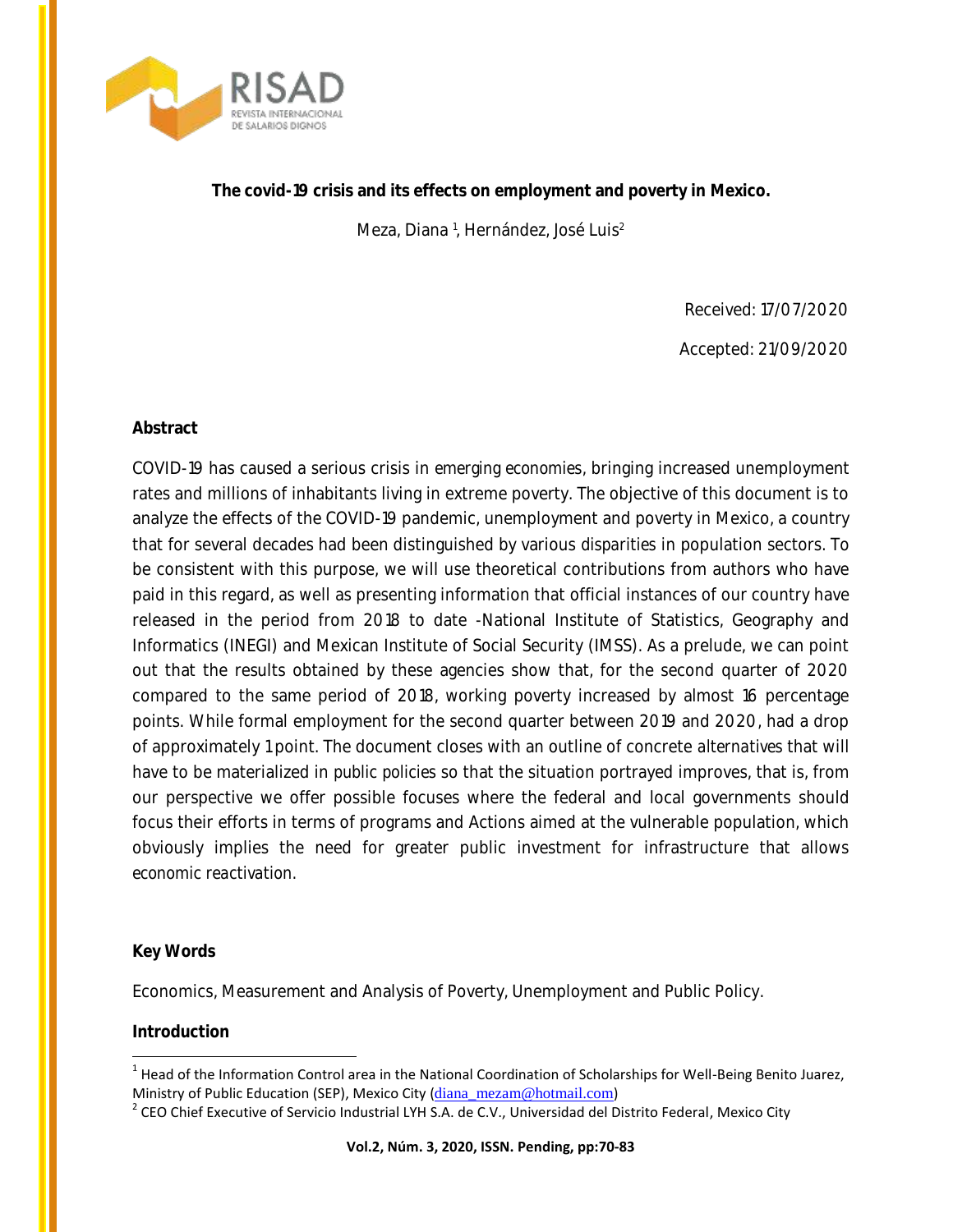The COVID-19 has generated a set of crises of various kinds, from the health crisis in terms of inability to provide hospital care, to the social crisis with the effects that isolation has on beings who, in essence, are characterized by living in an aggregate and in constant interaction, and even the economic crisis with a wide range of repercussions.

Beyond the incognito of this disease and the uncertainty that it contains, the fact of the gaps in the information (the totality of the symptoms of the different pictures in which it can appear, the effects in the ages of the people, the nonexistence of certain medicines and of a vaccine, among many others) persist the stops in the economic activities. As Núñez (2020) reports, by April of this year, the losses were already immense: there were about one and a half million people confirmed with COVID-19, as well as a little more than 87 thousand deaths and 317 thousand recovered in the world. By mid-May the situation had worsened, with 4.63 million confirmed cases, of which 1.68 million people had already recovered and 311,000 had died according to Mejía and Ramírez (2020). In comparative terms, between April and May, that is, over the course of one month, there were 224,000 more deaths, which means that the number of deaths increased 3.5 times.

According to the Economic Commission for Latin America and the Caribbean (ECLAC) (2020), the quarantine and physical distancing measures needed to stop the spread of the disease have generated job losses (in 2020 about 11.6 million more unemployed than in 2019) and reduced the labor income of individuals and households.) To curb the evolution of the pandemic, several governments have implemented actions such as the closure of economic, educational and social activities, accompanied by the implementation of a campaign of physical distancing.

In Mexico, the consequences of the crisis have been considerable. Specifically, the confinement began at the end of March and the following months saw the first signs of the challenging reality. According to Mejía and Ramírez (2020), by May there were already 45,032 confirmed cases, 30,451 people recovered and 4,767 deaths.

With regard to employment, the closure of businesses due to confinement affected economic activity and unemployment reached worrisome figures, to cite one case: from February to March some 130,593 jobs were lost and by April more than 555,000 jobs were lost (INEGI, 2020).

Consequently, this situation also affected poverty, increasing the already existing asymmetries. As an example, Flores (2020) mentions that the percentage of people who were poor in terms of income reached 53.1 percent of the population in April, while in May the proportion rose to 54.9 percent, which is attributed to the effect on income of the loss of jobs and the drop in economic activity during those months.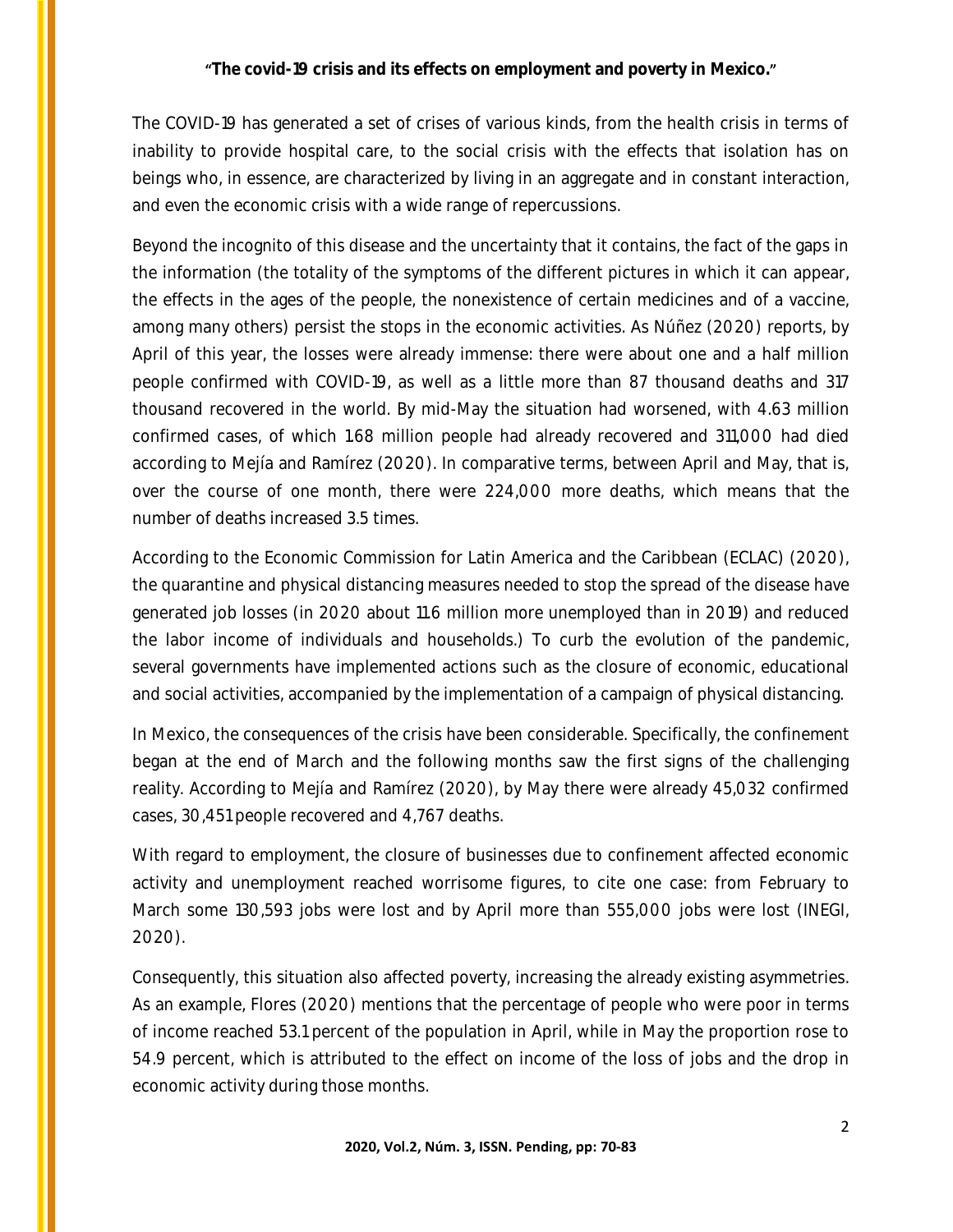Unemployment represents the main economic policy challenge for the country and will undoubtedly remain the main concern for the present and future six-year periods (Ruiz and Ordaz, 2011).

This article is organized in four sections. In the first we will present, by way of context, an overview of COVID-19. In the second we will review the existing literature on employment and poverty. In the second section, we will review the existing literature on employment and poverty. In the third section, we will discuss the statistical data provided by government agencies that allow for a mapping of the impacts of this disease on the economic sector. Finally, in the fourth we will provide an outline of concrete alternatives that we consider important to become in the coming months and years in terms of public policy.

#### **1. The COVID-19**

Since the announcement made on December 31, 2019, by the World Health Organization (WHO) about the existence of SARS- CoV-2 virus causing COVID-19 first detected in the Chinese province of Wuhan, and its subsequent declaration, also by the same institution as a pandemic disease on January 30, 2020 (Health, 2020), the effects on any human and economic activity, were considerable, especially considering the characteristics of the spread of the disease and the novelty that it represented for the world population to face situations of this type in a global economic relations environment.

The emergence of viral diseases has had diverse impacts on economic and commercial activities at different times. It must be remembered that not all viral diseases reach the category of a pandemic. In fact, when such a disease is restricted to a defined geographical area it is known as an endemic disease (European, 2020).

COVID 19 has affected the world economy. The first sector that suffers the consequences of a health problem like the one that affects the world is the medical sector, the costs related to detection, tests, treatments, hospital services and even funerals. A data that allows quantifying the impact on the medical sector in the United States, and from there it could be inferred in each country, indicates that the monthly cost for the period between March and June 2020, estimates that the total would amount to 202.6 billion dollars (American, 2020).

At no time in the history of the world has humanity gone through such an uncertain and unprecedented social experience. The lack of knowledge and the rapid spread of the disease did not allow countries or governments to take the right measures that would mark the high and low number of deaths and contamination. According to data from BBC News (2020),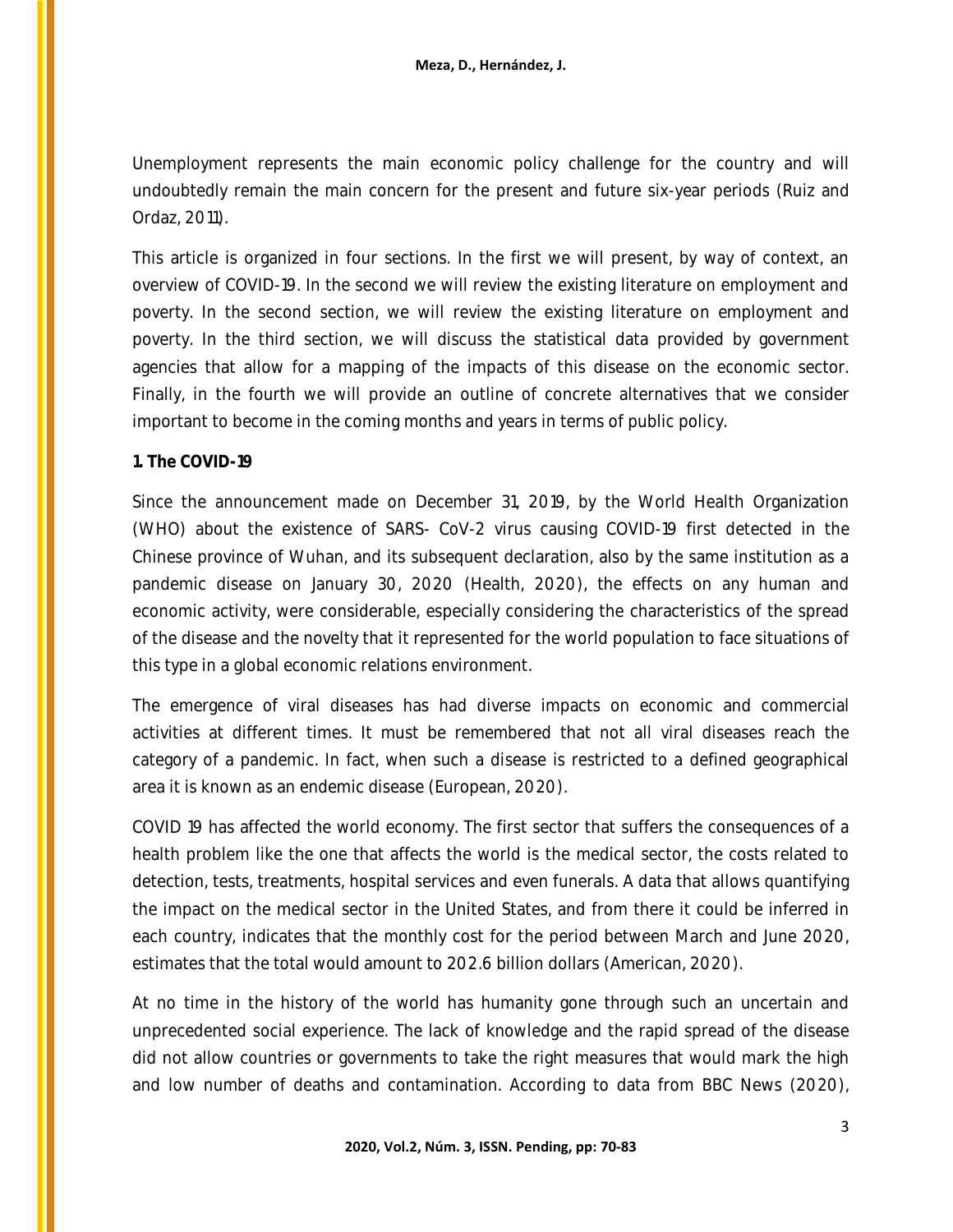coronavirus disease continues to spread throughout the world, with almost 30 million confirmed cases in 188 countries and a death toll approaching one million.

In Latin America (LA) the number of infections and deaths continues to increase, presenting a more tragic picture than the rest of the world's dynamics, which can be explained by the disparities between the countries that make up the region in relation to those in continents such as Europe and the northern region of America. Brazil is the country with the most deaths with a figure that exceeds 130 thousand, followed by Mexico with more than 72 thousand deaths.

The evolution of the pandemic in Mexico can be roughly outlined in five phases: a preliminary phase, three phases of dispersion and a de-escalation phase. The previous phase, or phase zero, has been a preparation phase, beginning on January 7, 2020 and ending with the official announcement of the first case diagnosed on February 27. Phase one corresponds to the identification of imported cases of the virus with second generation transmission in outbreaks among relatives and close circles. Phase two begins on March 13 with the report of official figures of hundreds of people infected and with the dispersion in local community contagion. Phase three begins on March 24th, with the escalation to the first thousand of officially reported infections and the implementation of official quarantine and social distancing measures. Phase four is dated July 3 with a significant escalation in the curve of new infections (Leal; Martinez and Sulmont, 2020, p. 19-21).

### **2. Employment and poverty**

The VOC-19 pandemic has strong health effects and profound implications for economic growth and social development. The consequences have been very significant with the closing of economies worldwide. It is an unprecedented crisis. For Alzúa and Gosis (2020) it is not only a crisis but a series, to exemplify it, they point out the following:

There is a triple economic crisis: a crisis of supply (driven by factory closures, retail trade, etc.), a crisis of demand (due to measures of social isolation, increased unemployment and greater consumer caution) and a financial crisis (as consumption decreases, liquidity problems arise that put companies, especially small and medium enterprises, at risk). The effect on GDP growth will depend on how long the closure lasts, and that will depend on the growth trajectory of the epidemic. However, the effect will be considerable, as the crisis is global. (p. 8)

COVID-19 has caused serious problems particularly in emerging economies, bringing high rates of unemployment and millions of people in extreme poverty. In a report, ECLAC(2020) projects that in the LA region by 2020 there would be 11.6 million more unemployed than in 2019, a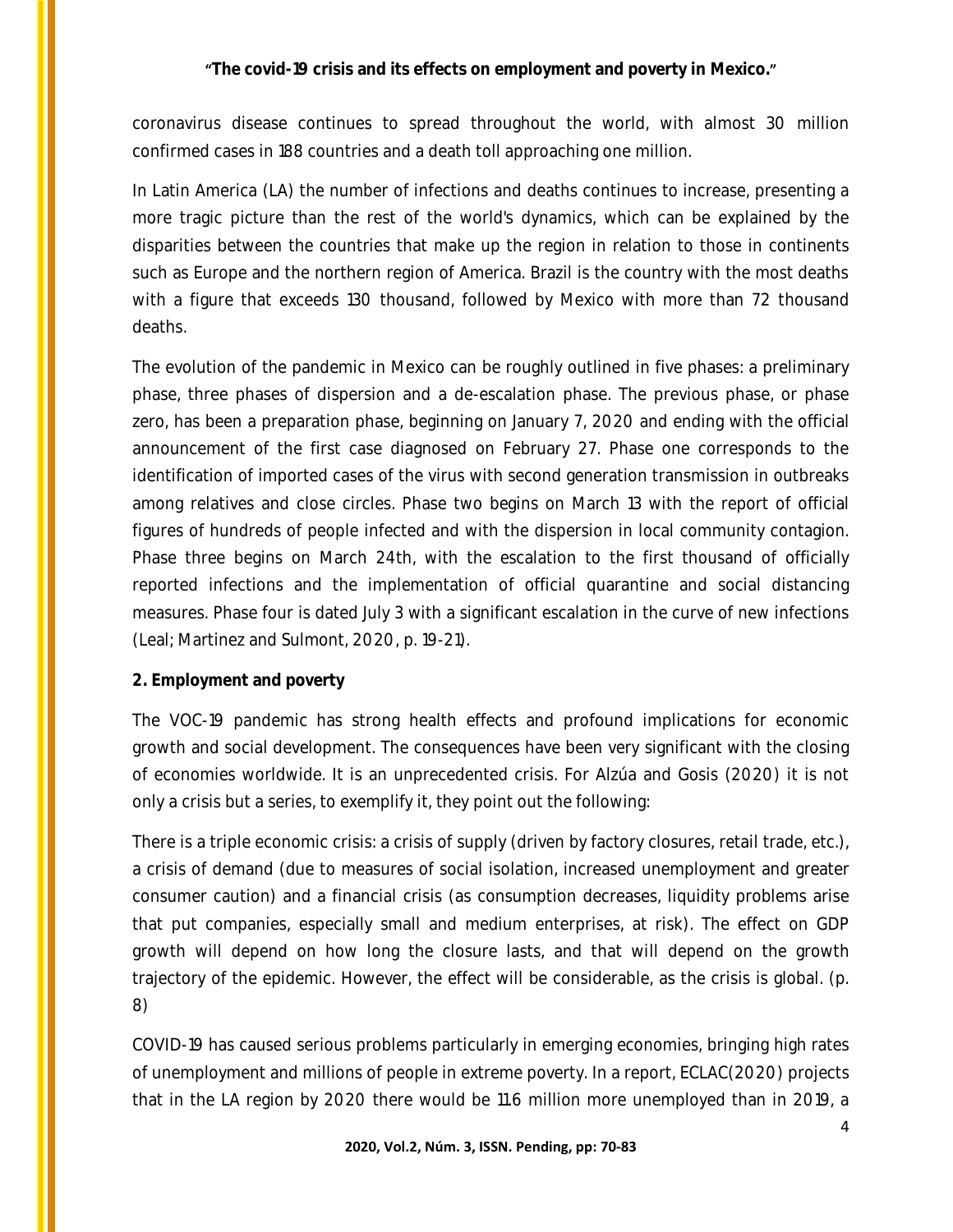5.3% drop in the Gross Domestic Product (GDP) and an increase in unemployment of 3.4 percentage points, and poverty would increase by at least 4.4 percentage points (28.7 million additional people) with respect to 2019, reaching a total of 214.7 million people (34.7% of the region's population). Among these people, extreme poverty would increase by 2.6 percentage points (15.9 million additional people) and would affect a total of 83.4 million people.

In Mexico, the results of the Telephone Survey of Occupation and Employment (ETOE), report that, between March and April 2020, the rate of economic participation plummeted by 12.3 percentage points, which is equivalent to about 12 million people going into a state of suspension of work due to quarantine and without certainty about the permanence of the labor relationship, post-pandemic. In addition, an increase of 5.9 million underemployed people was observed. The unemployed population increased to 4.7% in the same period, representing an increase of 1.7 percentage points. Finally, informality fell by 8 points (United Nations Development Programme UNDP Latin America and the Caribbean, 2020, p.16).

To illustrate the net worsening of asymmetries, according to a report by Salas, Quintana, Mendoza and Valdivia (2020), household income has decreased by 75% during the time of the crises, reaching an increase of five percentage points. Considering the three main metropolitan areas, the data indicate that, in the most severe case of income reduction, the asymmetry would increase by seven points for Guadalajara and six points for the Valley of Mexico and Monterrey.

Since 2012, authors such as Figueroa, Ramírez, González, Pérez and Espinosa, who analyzed the link between unemployment and extreme poverty in Mexico, found that both are one of the greatest problems of the economy of this country (according to INEGI of 5.5%). Among other issues, this phenomenon of job scarcity brings about the migration of labor in various parts of the world.

It must be said that obviously this phenomenon is not exclusive to Mexico, but is a situation faced by all emerging countries. For example, in the case of Colombia, according to Vallejo (2010), unemployment and informality are the main problem faced by the incoming administration of Juan Manuel Santos, given that high unemployment and informality rates help explain the poverty and extreme inequality prevailing in the country. Therefore, one of the fundamental proposals of his government is to generate, for the next four years, 2.44 million jobs and to formalize 500 thousand workers, who currently work in precarious conditions.

Poverty and employment are two narrow macroeconomic variables that have implications for economic activity. In Argentina, Osatinsky (2013), comparing two provinces, shows that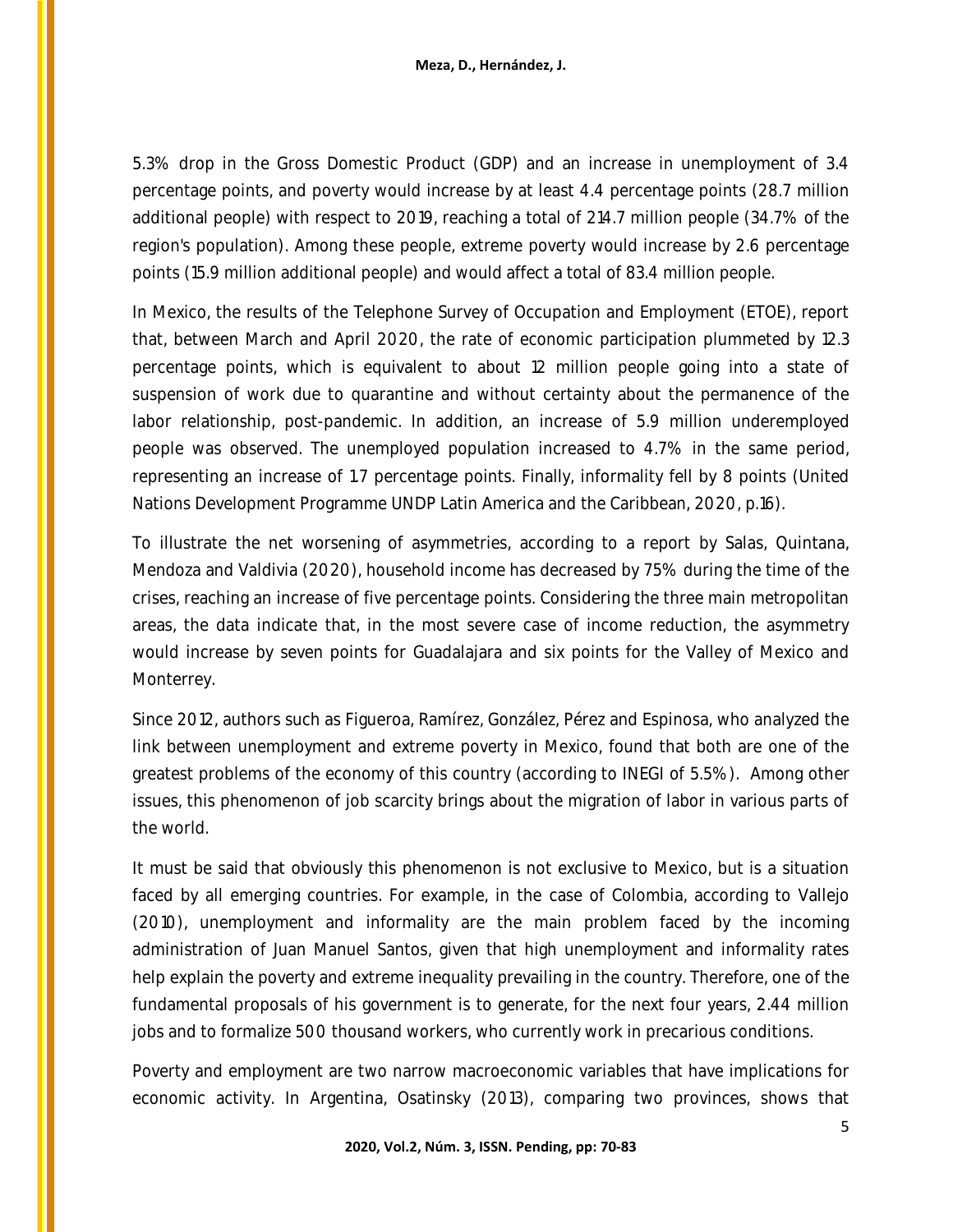Catamarca was the province with the lowest poverty levels in all of northern Argentina while in Tucumán, whose economy was the most dynamic in the region, the percentage of poor households was higher. Taking into account that there is a strong link between economic processes and poverty, and that labor difficulties are an important component in this relationship. This paper points out that there is a direct relationship between poverty and the level of employment.

It is important to mention the deterioration that the labor environment has shown in recent decades, given the increasingly dehumanized conditions -among many other signs: continuous working hours, strenuous hours, precarious contracts and wages that are not sufficient to bring home food as indicated by Climent (2015)-. Even the most educated, those with the most university degrees face the challenges of getting a decent job. In relation to salaries in the labor market, Jiménez-Bandala et; al (2019) point out that these "lost more than three quarters of their purchasing power during the period between 1982 and 2018 and that this had negative consequences for the quality of life of the population and for the economy in general" (p. 2).

#### **Results and discussion**

The current economic crisis of the COVID-19 pandemic has caused an increase in the unemployment rate and, consequently, a high cost in jobs. This increase is shown in Graph I below:





Source: Own elaboration based on CONEVAL (2020).

In Graph 1, it is possible to see that working poverty shows a slight decrease in the first quarter between 2018, 2019 and 2020. This is a drop of 0.4 percentage points in 2019 and even better in 2020, 3.4 percentage points. But by the second quarter, there is a notable increase between 2018 and 2020 of almost 16 percentage points, i.e., labor income has fallen dramatically, so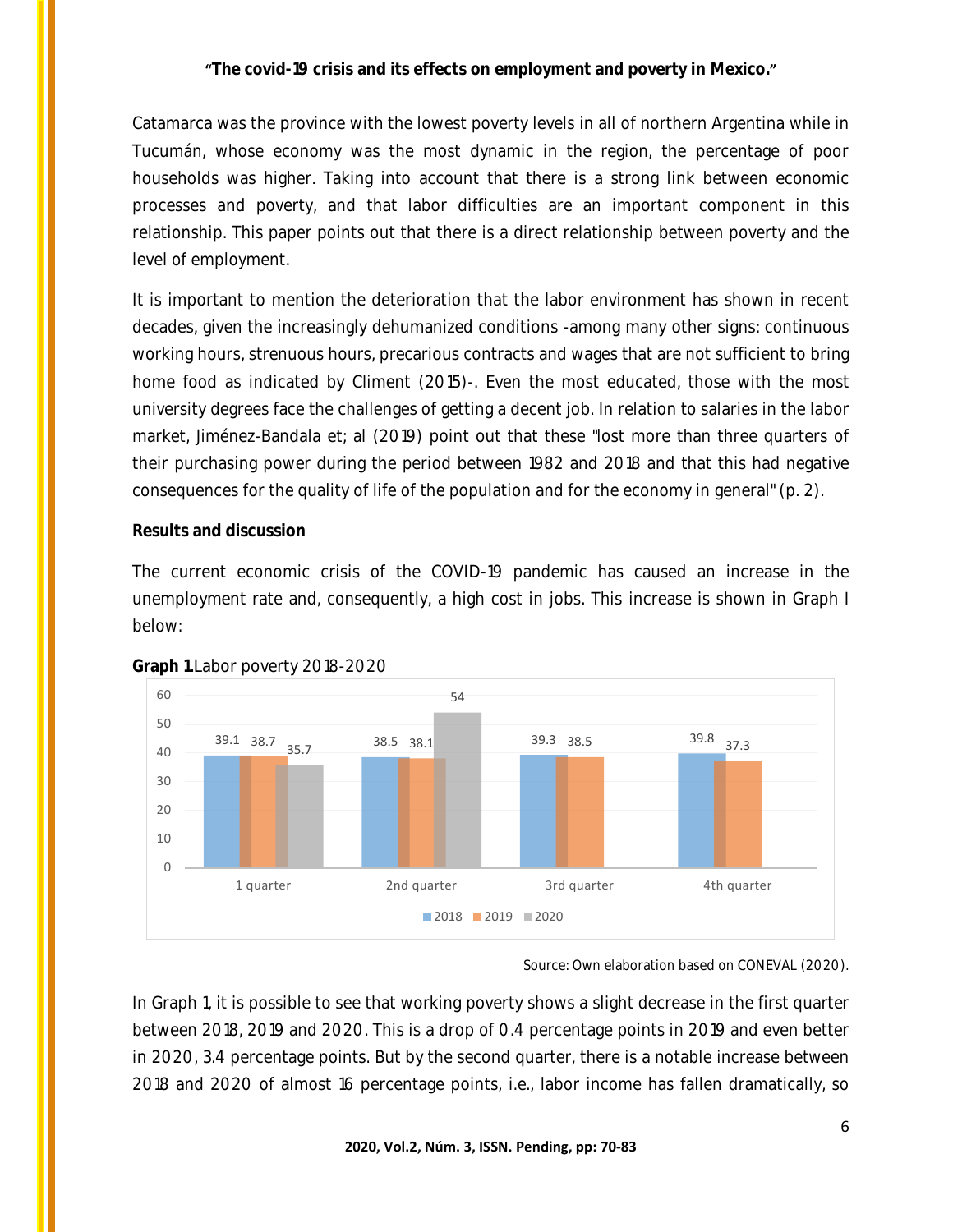much so that it is no longer sufficient to cover basic food needs. These months correspond to April-May and June, a period of confinement and closure of the economy.

Formal employment in 2020 has fallen significantly with respect to previous years; Graph 2 shows the evolution:



**Graph 2.** Evolution of formal employment (2018- July 2020)

Graph 2 shows the evolution of formal employment, with growth during the first quarter between 2018, 2019 and 2020. From 2018 to 2019 it grew by 0.3 percentage points and from 2019 to 2020 it grew by almost 0.5. By the second quarter, the situation had changed drastically, with employment growing by 0.35 percentage points between 2018 and 2019, but falling by almost one point between 2019 and 2020. By July, the situation had worsened with a drop of nearly 0.5 points.

The Mexican economy is characterized by its immersion in informality, about 60% represents this sector, that is, of almost 10 jobs generated in the country 6 belong to the informal sector, which does not have social security or the protection of labor law. Graph 3 illustrates the evolution of informal employment and its unexpected fall in 2020.

**Graph 3.** Evolution of informal employment 2018- July 2020

Source: Own elaboration based on IMSS (2020).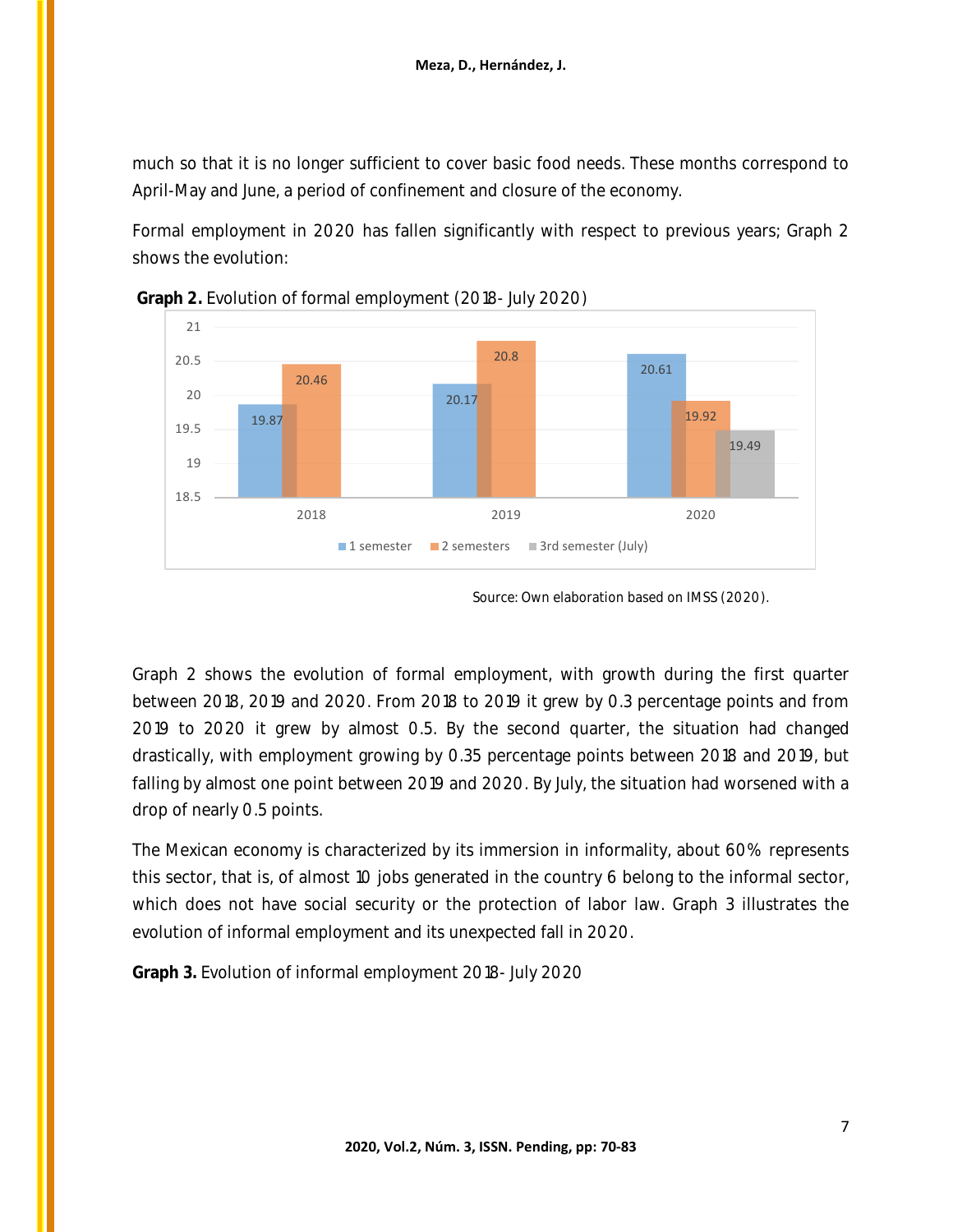

Figure 3 shows that this sector, too, has been affected by the social distance caused by the pandemic. It can be seen that informal work remained almost constant during the first quarter of the years 2018, 2019 and 2020. For the second quarter, there is a decrease in informal workers from 56.7 in 2019 to 53 in 2020, a drop of 3.7 percentage points. By July the drop was more notable, reaching 47.7, a decrease of 5.3 percentage points. This was due to the closure of economic activity.

The Income Poverty Line in Mexico, according to the CONEVAL, is equivalent to the total value of the food basket and the non-food basket per person per month. Graph 4 shows the poverty lines for the period April 2019-2020 in urban and rural areas.



**Graph 4.** Income Poverty Lines. Mexico, April 2019- April 2020

Graph 4 presents the evolution of income poverty in both the city and the rural area. The CONEVAL (2020) points out:

The monthly percentage change of the income poverty line in April 2020 was -0.5% for both areas. The annual percentage change of the rural and urban poverty line in April 2020 was

Source: Own elaboration based on INEGI (2020).

Source: Own elaboration based on CONEVAL (2020).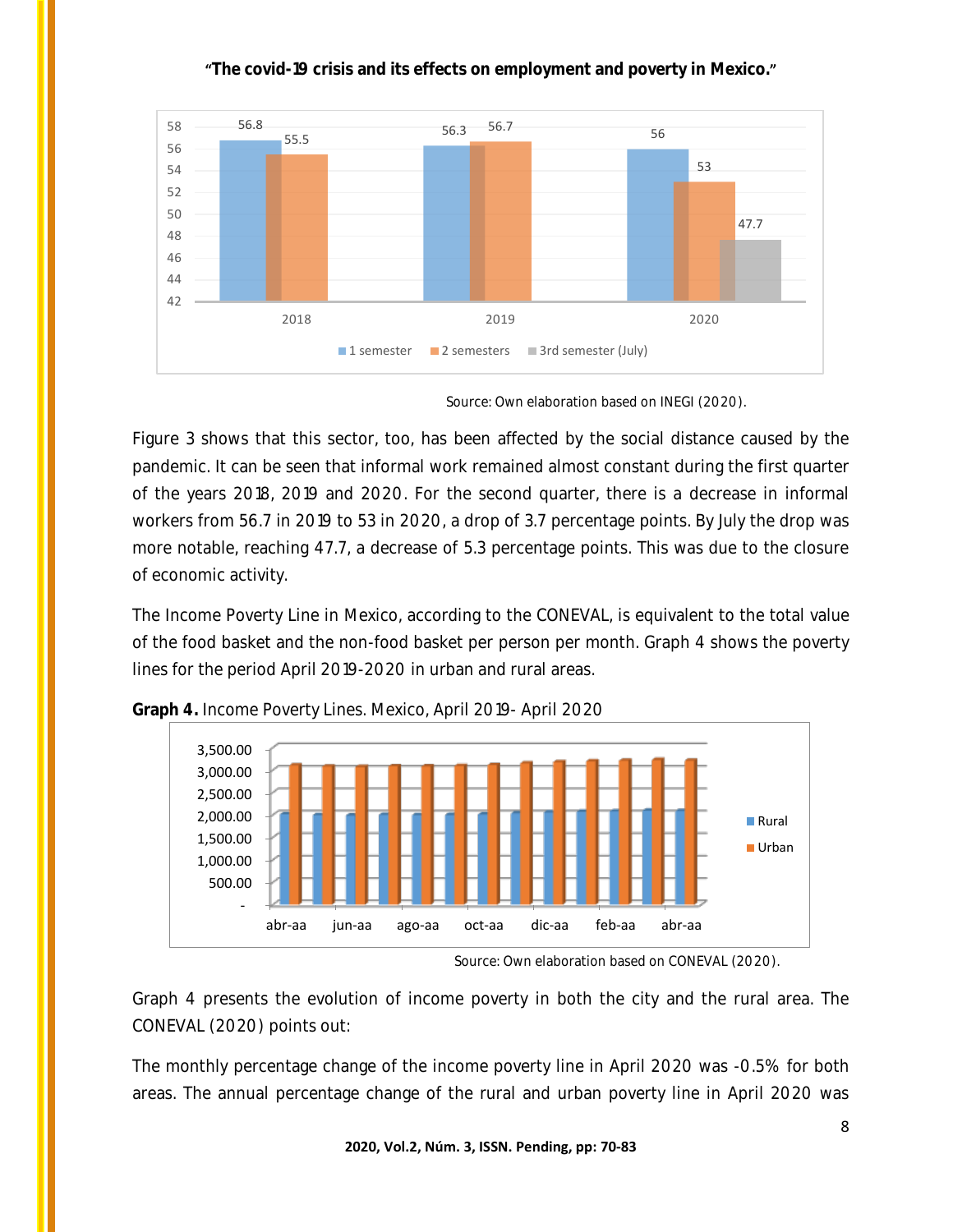3.6% and 3.3% respectively. The value of the monthly rural and urban change is less than the general monthly inflation; while the annual changes of the baskets are above the general inflation. This can be partly explained by the drastic fall in the price of energy products, which are not part of the baskets. The products that most affected the monthly decrease in both rural and urban income poverty lines were housing and conservation services; the food basket; and clothing, footwear and accessories. (p. 3)

This shows the different products that most affected the decrease in income in both rural and urban areas. It also shows that the national economy is exposed to external shocks such as the price of oil, the dynamics of the US economy, the case of the current pandemic and others.





Under-occupation is the fact of working under non-regulated conditions, that is, outside of what is established by law, it can be more hours than officially regulated, receive a salary that does not respond to the law and work in a field that is not of their "expertisse".

Graph 6 presents the situation of underemployment in the country. It can be seen that for the first quarter the increase was slight between 2018 and 2020. This is 3.6 for 2018 and 4.7 for 2020, an increase of 1.1 percentage points. For the second quarter, the increase is more pronounced. Between 2018 and 2020, a significant increase in underemployment is noted, from 3.8 in 2018 to 11.2 in 2020, or 7.4 percentage points. The situation of confinement forced people to seek or generate activities themselves that would generate income for them to survive. From passing or momentary businesses to exchanging one product for another.

The employment situation and poverty continue to grow when we analyze the results presented. A slight recovery is expected in August after the progressive opening of productive activities such as the automobile industry, construction, tourism, food and others. An

Source: Own elaboration based on INEGI (2020).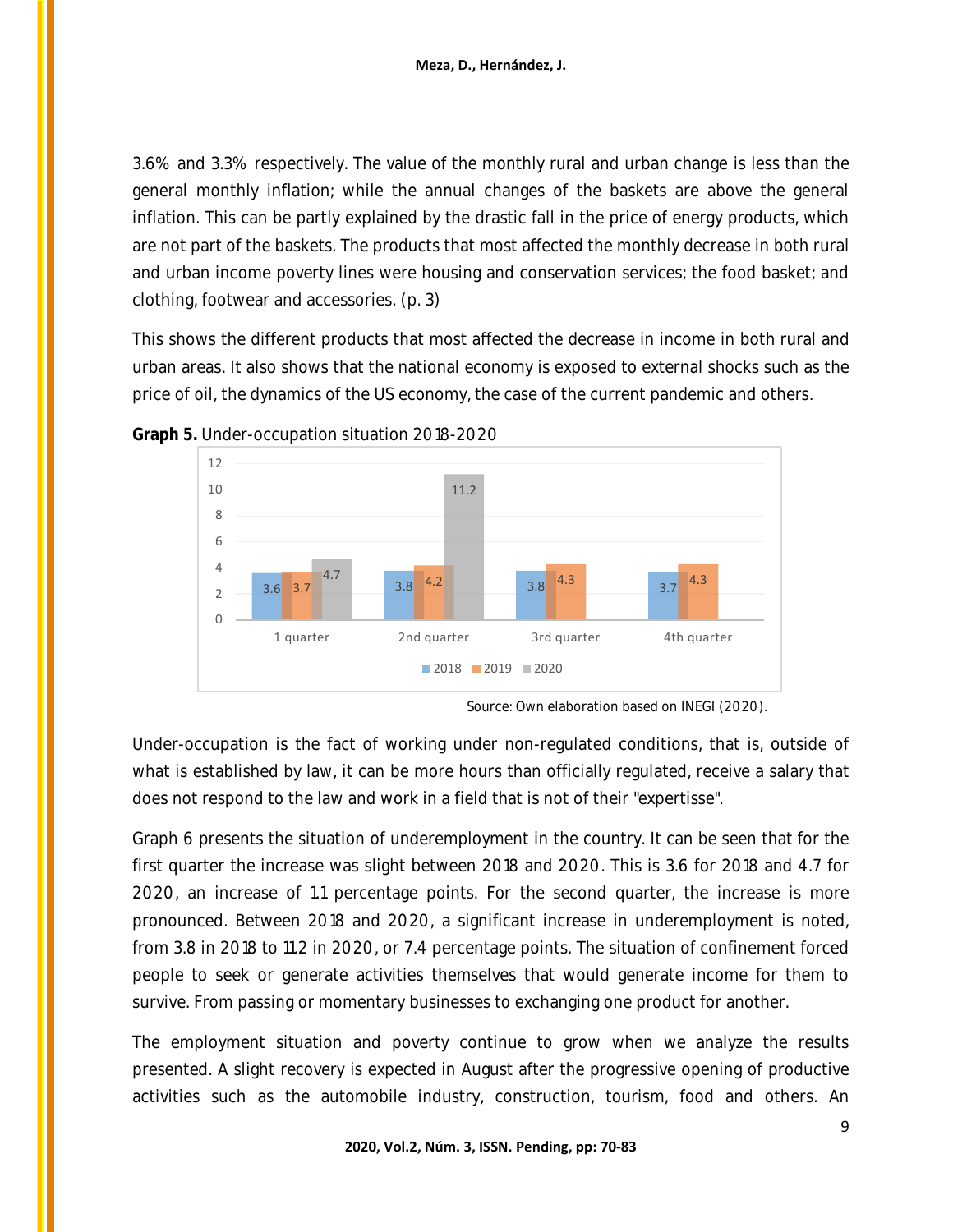improvement in the economy is also expected given the various support programs implemented by the government in support of micro, small and medium-sized enterprises as well as vulnerable populations (Chiatchoua, Lozano and Macías-Durán; 2020). This will continue to be the trend of this government if we refer to the economic package that was presented to the chambers of deputies and senators.

In fact, the President of Mexico, Andrés Manuel López Obrador, declared in one of his morning conferences in August that the economy is responding; not only were jobs lost, but they were recovered. "It's going to take time, but we're on our way out, 30,000 workers have been created or rehired" (Forbes Mexico, 2020).

Without a doubt, the great challenge facing the country is informality. It is known that 6 jobs out of 10 are concentrated in the sector that does not enjoy social protection. The data showed that until July there was a decrease in informal jobs, not because of the lack of work but because of the social distancing imposed by the government to stop contagion. With the opening of activities in August, a rebound in informal workers is expected. Furthermore, the expectation is for a significant growth in this sector since several companies that were already inactive will begin to operate illegally in order to reduce expenses (payment of social security, credit and taxes) and maximize profits to stay in the market.

Interpreting the argument presented, those companies that were in the legality will turn to informality and the government will lose precious income to carry out its planned public spending policy. This is an income deficit, so it will be in the government's interest to develop mechanisms that help implement strategies to increase the formality of the economy.

#### **Conclusions**

The VOC-19 pandemic has affected the functioning of life worldwide from deaths to economic activities. The crisis has had a major impact on the economy (many businesses closed) and the labor market (loss of jobs), both on supply and demand. If before the crisis the employment situation was difficult, now the economic prospects and in terms of quantity and quality of employment worsen at a rapid pace and, consequently, poverty increases.

The objective of this paper has been to analyze the effects of the COVID-19 pandemic on employment and poverty in Mexico. The results show that for the second quarter of 2020 compared to the same period in 2018, working poverty increased by almost 16 percentage points. Formal employment, on the other hand, for the second quarter between 2019 and 2020 the drop is about 1 point. The situation continued to worsen for the month of July with a drop of approximately 0.5 points. Informal employment registered a fall of 5.3 percentage points in the month of July 2020. Finally, the monthly percentage change in the income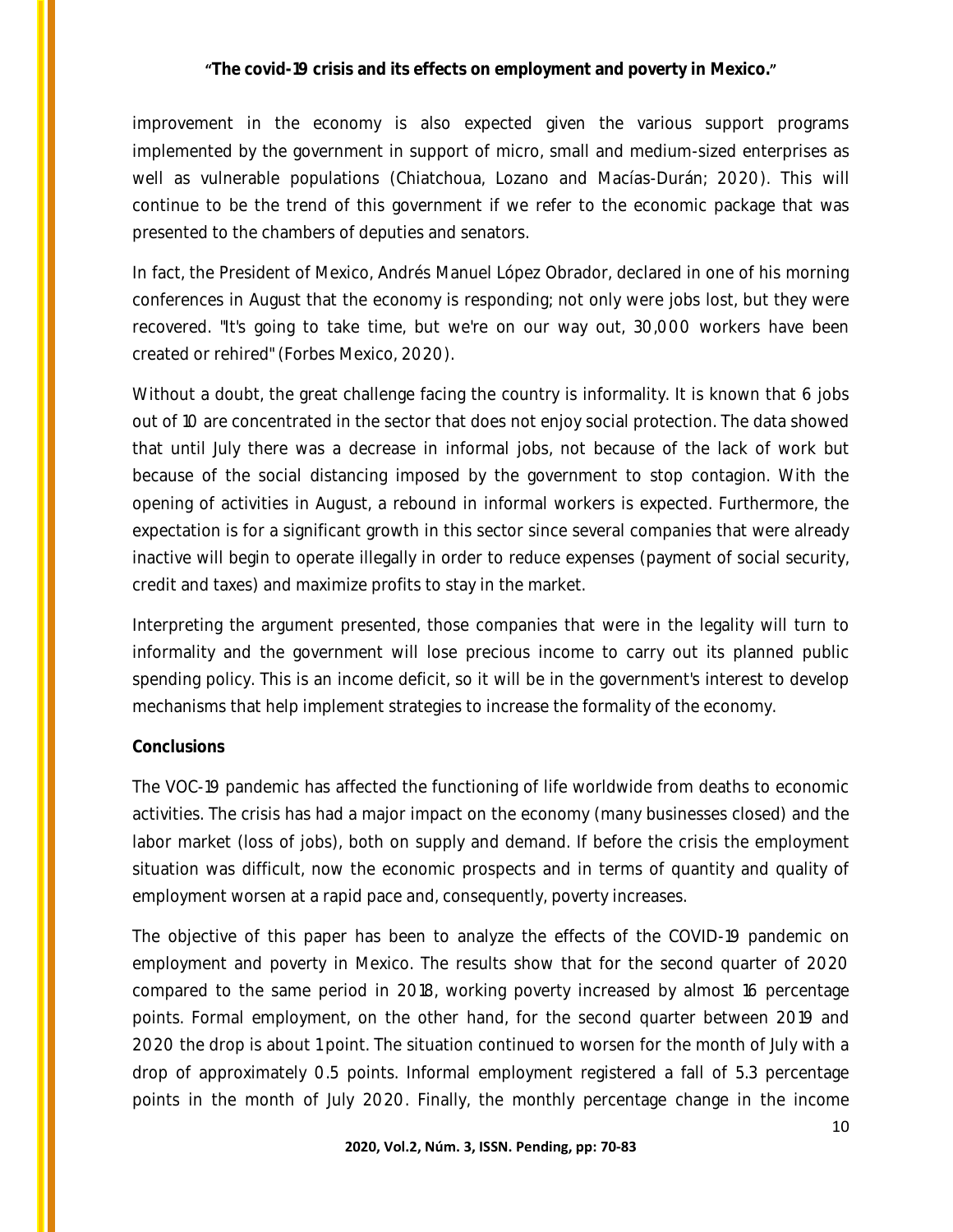poverty line in April 2020 was -0.5%. The annual percentage change of the rural and urban poverty lines in April 2020 was 3.6% and 3.3% respectively.

This crisis has taken us by surprise and has exposed the flaws in the current economic model in areas such as social security, labor contracts and general welfare regimes. Moving towards decent work, fostering co-responsibility in care between the State, the market and families, and promoting universal access to social protection, ensuring access to quality public health systems, is essential to protect the living conditions of the entire population (ECLAC, 2020).

We must learn from this difficult crisis and make decisions that reduce the number of poor people, so government policy will be fundamental to economic recovery. Speaking of which, the government has just delivered the economic budget oriented to social spending with programs to help the low income population, spending on health and spending on public investment for infrastructure. It is hoped that this proposal can be approved by the legislature to help in the economic recovery specifically in the activation of businesses, the generation of jobs and the reduction of poverty.

### **References**

- **Alzúa, M. L y Gosis, P**. (2020). *Impacto Social y Económico de la COVID-19 y Opciones de Políticas en Argentina*. Centro de Estudios Distributivos, Laborales y Sociales de la Universidad De La Plata y Partnership for Economic Policy (PEP). Programa de las Naciones Unidas para el Desarrollo (PNUD) LAC C 19 PDS Núm. 6.
- **BBC News.** (2020). *Coronavirus: los gráficos que muestran cuáles son los focos de la pandemia en todo el mundo a 6 meses de su declaración*. Recuperado el 13 de septiembre 2020 de <https://www.bbc.com/mundo/noticias-internacional-54135007>
- **Camberos Castro, M y Bracamontes Nevares, J.** (2015). Las [crisis económicas y](https://www.sciencedirect.com/science/article/pii/S0186104215000042) sus efectos en [el mercado de trabajo, en la desigualdad y](https://www.sciencedirect.com/science/article/pii/S0186104215000042) en la pobreza de México. *[Contaduría](https://www.sciencedirect.com/science/journal/01861042)  y [Administración,](https://www.sciencedirect.com/science/journal/01861042)* 60(S2), pp. 219-249.
- **Chiatchoua, C.; Lozano, C.; Macías-Durán, J.** (2020). Análisis de los efectos del COVID-19 en la economía mexicana. *Revista del Centro de Investigación de la Universidad La Salle,* 14(53), PP. 265-290.
- **Climent Sanjuán, V.** (2015). La nueva pobreza en el mercado de trabajo. *Intangible Capital*, 2 (11), pp. 270-283.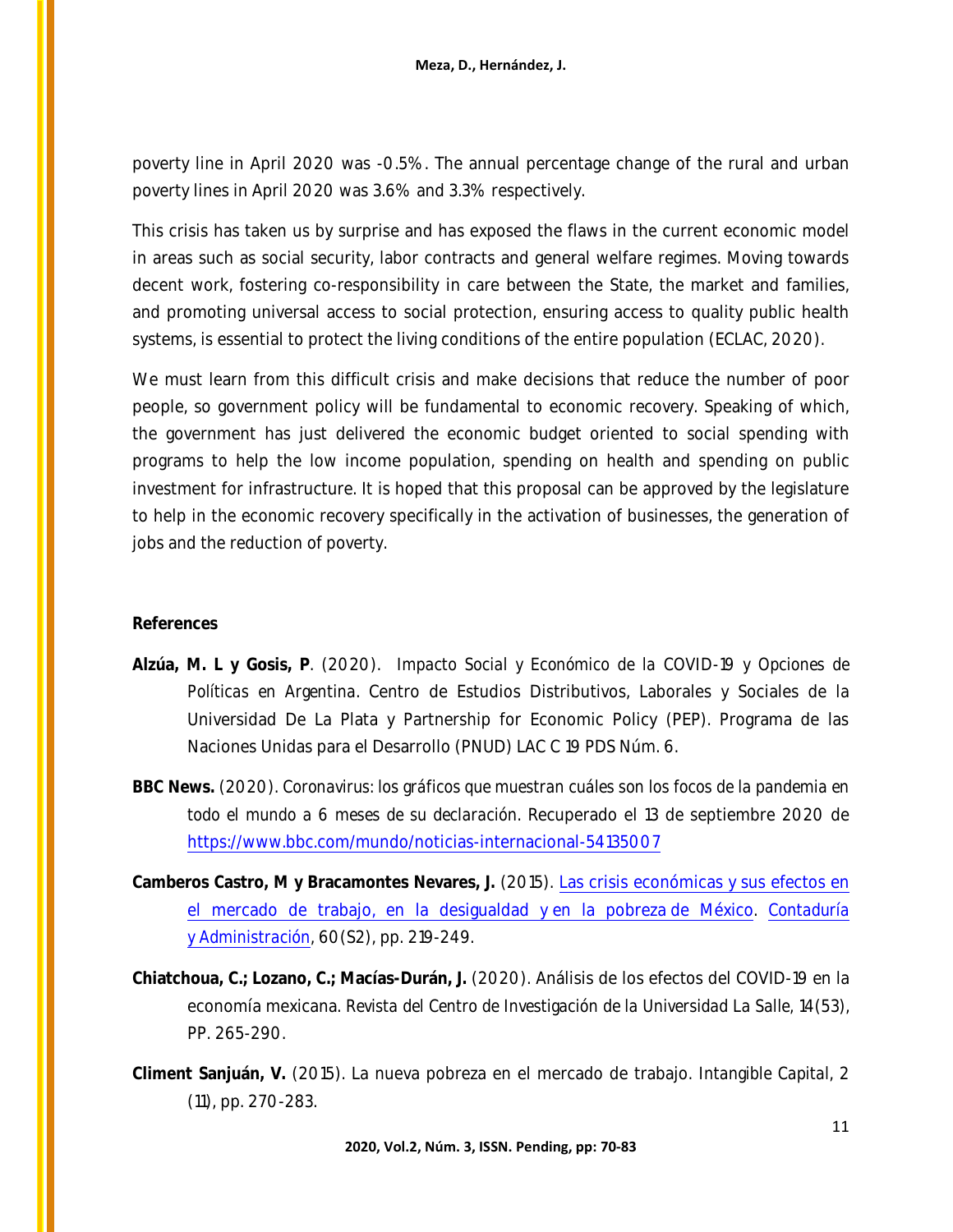- **Comisión Económica Para América Latina** (CEPAL) (2020). *El desafío social en tiempos del COVID-19*. 9 Informe Especial COVID-19, 3. Recuperado de: [https://repositorio.cepal.org/bitstream/handle/11362/45527/S2000325\\_es.pdf](https://repositorio.cepal.org/bitstream/handle/11362/45527/S2000325_es.pdf)
- **Consejo Nacional de Evaluación de la Política de Desarrollo Social (CONEVAL)** (2020). *Actualización de las líneas de pobreza por ingresos Emergencia sanitaria del COVID-19.* Recuperado de: https://www.coneval.org.mx/Medicion/Documents/Lineas\_bienestar/Lineas\_de\_pobreza [COVID\\_19\\_abril\\_2020.pdf](https://www.coneval.org.mx/Medicion/Documents/Lineas_bienestar/Lineas_de_pobreza_COVID_19_abril_2020.pdf)
- **Encuesta Telefónica de Ocupación y Empleo (ETOE)** para los meses de abril, mayo y junio 2020.
- **Figueroa Hernández, E; Ramírez Abarca, O; González Elías, J. M; Pérez Soto, F y Espinosa Torres, L. E.** (2012). Análisis del desempleo, la migración y la pobreza en México. *Revista Mexicana de Agronegocios*, (30), pp. 835-847.
- **Flores, Z**. (2020). COVID-19 'enferma' los ingresos; pobreza laboral alcanza a más de la mitad de la población: Coneval. *El Financiero*. Recuperado de [https://www.elfinanciero.com.mx/economia/COVID-19-enferma-los-ingresos-pobreza](https://www.elfinanciero.com.mx/economia/COVID-19-enferma-los-ingresos-pobreza-laboral-alcanza-a-mas-de-la-mitad-de-la-poblacion-coneval)[laboral-alcanza-a-mas-de-la-mitad-de-la-poblacion-coneval](https://www.elfinanciero.com.mx/economia/COVID-19-enferma-los-ingresos-pobreza-laboral-alcanza-a-mas-de-la-mitad-de-la-poblacion-coneval)
- **Forbes México** (2020). La economía está respondiendo, ya se crearon 30,000 empleos en agosto: López Obrador. Recuperado el 17 de septiembre 2020, de https://www.forbes.com.mx/politica-la-economia-esta-respondiendo-ya-se-crearon-30000-empleos-en-agosto-lopez-obrador
- **Instituto Mexicano de Seguro Social** (IMSS) (2020). Millones de trabajadores afiliados al IMSS. Recuperado el 17 de septiembre 2020 de [https://www.eleconomista.com.mx/economia/5-graficos-sobre-el-impacto-del](https://www.eleconomista.com.mx/economia/5-graficos-sobre-el-impacto-del-coronavirus-en-el-mercado-laboral-20200816-0010.html)[coronavirus-en-el-mercado-laboral-20200816-0010.html](https://www.eleconomista.com.mx/economia/5-graficos-sobre-el-impacto-del-coronavirus-en-el-mercado-laboral-20200816-0010.html)

**Instituto Nacional de Estadística, Geografía e Informática** (INEGI) (2020). *Indicadores de* 

*Ocupación y Empleo durante el primer trimestre de 2020. Cifras desestacionalizadas.*

**Jiménez-Bandala, C. A.; Peralta, J.; Sánchez, E.; Andrade, L. A.; Chiatchoua, C.; Guadarrama, A. C.; Meneses-Ruiz, D. M.; Matus, E.; Arellano, D.; Márquez, I**. (2019). Resultados del Estudio para proponer el monto del aumento al Salario Mínimo para 2020 y sus *Revista del Observatorio Internacional de Salarios Dignos.* 1(2), PP. 1-9.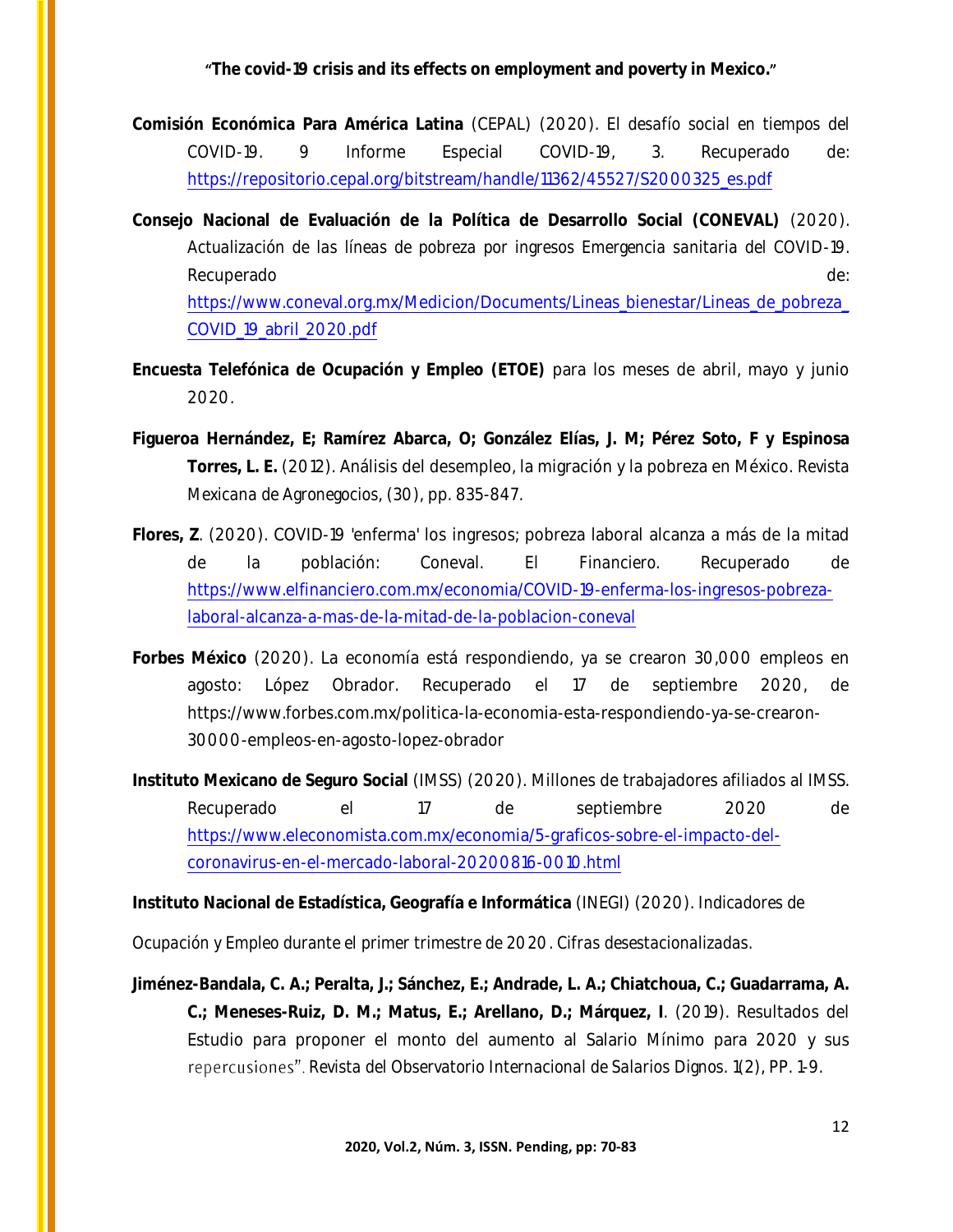- **Leal, V; Martínez, C y Sulmont, A.** (2020). *Desarrollo Humano y COVID-19 en México: Desafíos para una recuperación sostenible*. PNUD.
- **Lucero-Graffigna, M.** (2005). Empleo y pobreza en la estrategia del Banco Mundial. *Política y Cultura*. 24, pp. 153-167.
- **Márquez Scotti, C**. (2015). Determinantes del desempleo en las urbes mexicanas. Continuidades y rupturas en el periodo de crisis. *Papeles de la Población*, 83 (21) pp. 101- 134
- **Núñez, R.** (2020). Impacto del COVID-19 en el empleo en México: posibles escenarios y algunas recomendaciones de política económica. Recuperado de [file:///C:/Users/Cesar/Downloads/impacto-del-COVID-Roy-Herd-Nunez-UDLAP.pdf](file:///C:/Users/leiil/Desktop/AppData/Local/Packages/Microsoft.Office.Desktop_8wekyb3d8bbwe/AC/AppData/Local/Packages/microsoft.windowscommunicationsapps_8wekyb3d8bbwe/LocalState/Files/S0/Cesar/Downloads/impacto-del-COVID-Roy-Herd-Nunez-UDLAP.pdf)
- **Organización Panamericana de la Salud.** (01 de 2020). *La OMS caracteriza a COVID-19 como una pandemia.* Recuperado de de [https://www.paho.org/hq/index.php?option=com\\_content&view=article&id=15756:who](https://www.paho.org/hq/index.php?option=com_content&view=article&id=15756:who-characterizes-COVID-19-as-a-pandemic&Itemid=1926&lang=es)[characterizes-COVID-19-as-a-pandemic&Itemid=1926&lang=es](https://www.paho.org/hq/index.php?option=com_content&view=article&id=15756:who-characterizes-COVID-19-as-a-pandemic&Itemid=1926&lang=es)
- **Ortiz Galindo, J y Ríos Bolívar, H.** (2013). La Pobreza en México, un análisis con enfoque multidimensional. *Análisis Económico*, 69 (28), pp. 189-218.
- **Osatinsky, A.** (2013). La pobreza y su relación con los problemas de empleo en Catamarca y Tucumán, Argentina, a fines del siglo xx. *Estudios Demográficos y Urbanos*, 1 (28), pp. 53- 92.
- **Parlamento Europeo.** (Febrero de 2020). Economic Impact of Epidemics and Pandemics. Recuperado de la contrado de la contrado de la contrado de la contrado de la contrado de la contrado de la contrado de la contrado de la contrado de la contrado de la contrado de la contrado de la contrado de la contrado d [https://www.europarl.europa.eu/thinktank/en/document.html?reference=EPRS\\_BRI\(202](https://www.europarl.europa.eu/thinktank/en/document.html?reference=EPRS_BRI(2020)646195) [0\)646195](https://www.europarl.europa.eu/thinktank/en/document.html?reference=EPRS_BRI(2020)646195)
- **PNUD América Latina y el Caribe** (2020). *Desafíos de desarrollo ante la COVID-19 en México. Panorama Socioeconómico*. PNUD LAC C19 PDS No. 13, Oficina del PNUD en México.
- **Ruiz Nápoles, P y Ordaz Díaz, J. L.** (2011). Evolución reciente del empleo y el desempleo en México. *ECONOMÍA unam*, 23 (8) , pp. 91-105
- **Salas, C; Quintana R, L; Mendoza G, M y Valdivia, M.** (2020). *Informe 4 informe 4 impactos potenciales del COVID 19 sobre la distribución del ingreso laboral* Universidad Nacional Autónoma de México (UNAM) Recuperado de